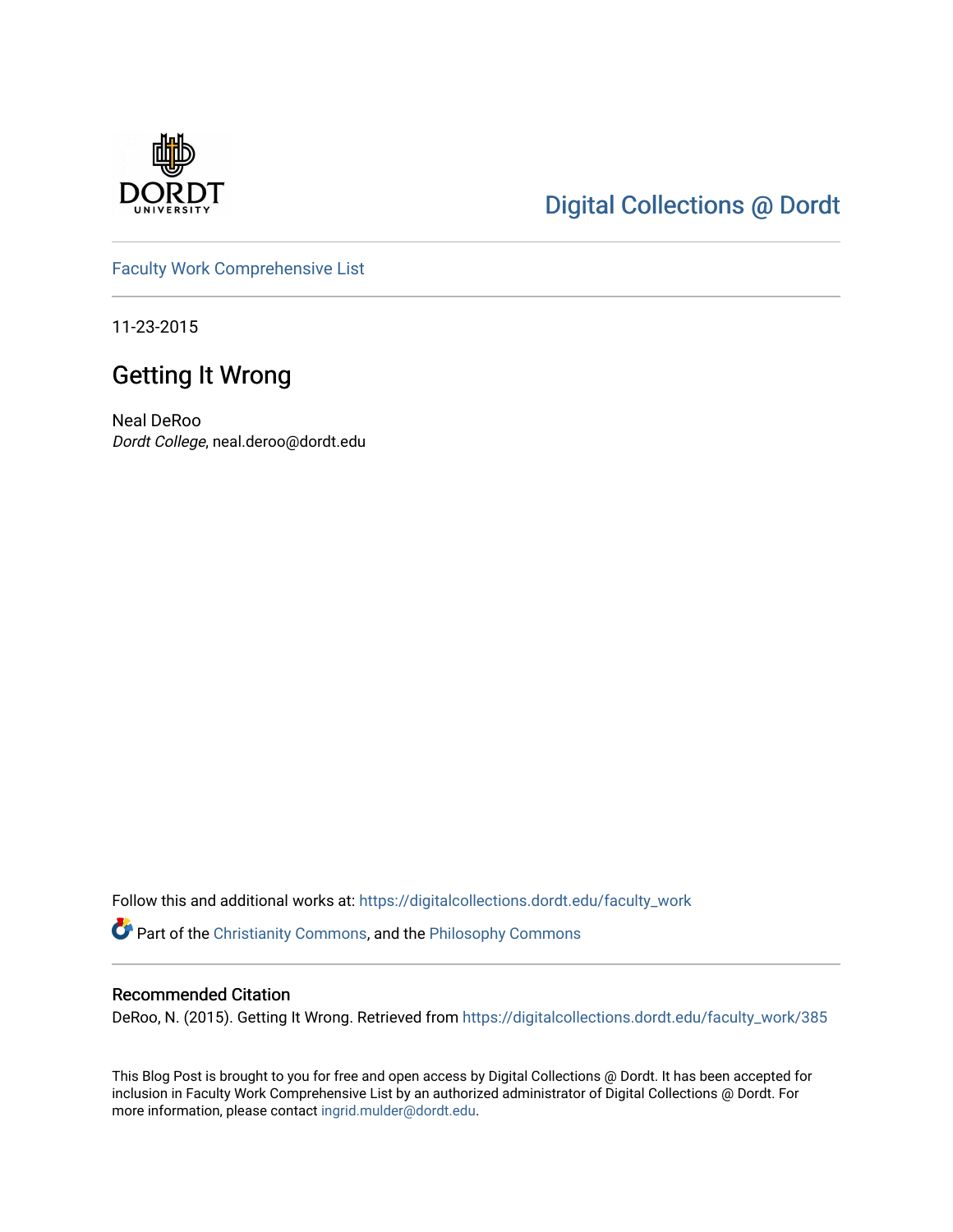## Getting It Wrong

#### Abstract

"We need to remember our sinfulness so we don't get too proud of our own accomplishments or too sure of our ability to save ourselves."

Posting about differing perceptions of history from In All Things - an online hub committed to the claim that the life, death, and resurrection of Jesus Christ has implications for the entire world.

<http://inallthings.org/getting-it-wrong/>

Keywords In All Things, right and wrong, fallibility, facts, sin

**Disciplines** Christianity | Philosophy

#### **Comments**

[In All Things](http://inallthings.org/) is a publication of the [Andreas Center for Reformed Scholarship and Service](http://www.dordt.edu/services_support/andreas_center/) at Dordt [College](http://www.dordt.edu/).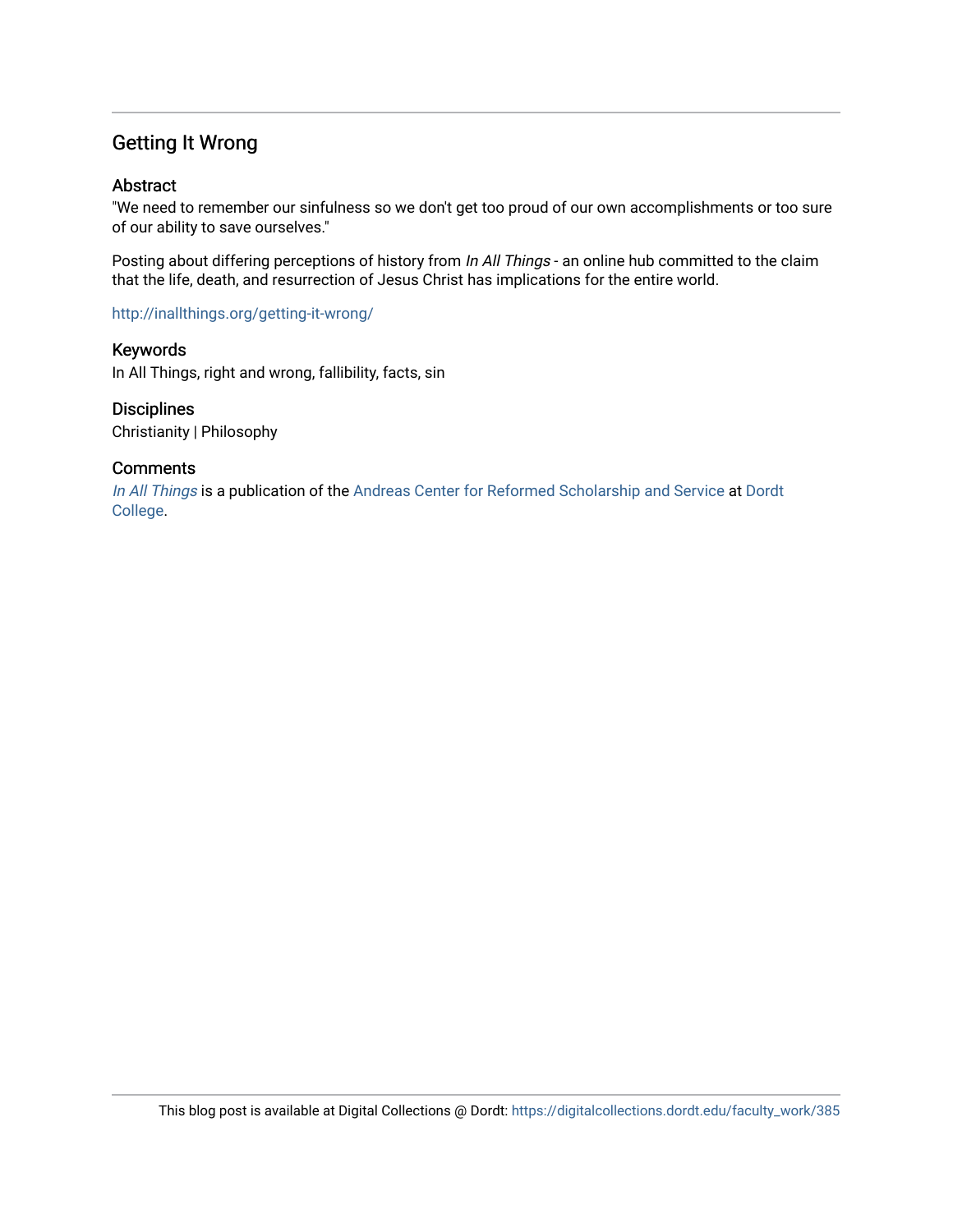# **Getting it Wrong**

**inallthings.org**[/getting-it-wrong/](http://inallthings.org/getting-it-wrong/)

#### Neal DeRoo

Thanksgiving is a strange time of year. It's a time for remembering alongside an almost willful forgetting or ignoring. We remember all the gifts we've been given by God — and then [forget](http://inallthings.org/ingratitude-day/) them the next day when we rush out to buy all the stuff we really want to replace the stuff we already have. We remember our history and the pilgrims — and then try to forget (or gloss over) the fact that pilgrim-Native American relations were never that great, that we don't really know what happened on the first [Thanksgiving](http://blog.constitutioncenter.org/2014/11/what-really-happened-at-the-first-thanksgiving/) but we sure know what happened after that, and it isn't pretty.

This strange space between remembering and willfully forgetting, this balancing act of being sure to think about certain things, but *only* certain things and *not* other things very closely related to those certain things, is something that all of us are familiar with, even if we might not realize it. It is a space that we find ourselves in every time we have to acknowledge that we are wrong.

The thing about being wrong is that, for most of us, we never are. Of course, all of us would admit that it is at least possible that we might be wrong about something in the future. Some of us would even admit that we have been wrong about something in the past. But few (if any of us) think we are wrong about anything right now. We are never wrong in the [present](https://www.ted.com/talks/kathryn_schulz_on_being_wrong?language=en#t-190760) tense.

And this puts us in a precarious position. For while we might remember some times that we were wrong, we try hard not to think about that when we are passionately claiming the truth of whatever we think right now. We know, in the abstract, that we might be wrong — we just never think we're wrong in the here and now.

This comes up often when Christians disagree with each other about some moral or social issue, and someone says: "Well, that's what Christians said about slavery,<sup>[1](http://inallthings.org/getting-it-wrong/#fn1-6982)</sup> too — and look where that got us. Let's not repeat that same mistake again." This line of argumentation is asking us to remember a time when we got something wrong, and bring that memory to bear on how we feel about something right now.

On its surface, this is a great thing to remember. We have been wrong before and will be wrong again, which means, at least sometimes, that we are wrong right now, even though we think we aren't.

But this line of reasoning often tries to do more than just remind us to be humble. It often elicits one of two equally unhelpful responses. The first is to equate the fact that I have been wrong previously with the fact that I must be wrong now: we were wrong then, so we must be wrong now. Here, we let the past overdetermine our feelings about the present. We hold too strongly to our fallibility.

The other also unhelpful response is to refuse to let my thoughts in the present be impacted at all by the fact that I was wrong in the past. "Sure, we were wrong then, but that has nothing to do with what's going on now. I *know* that I am right this time!" Here, we don't let the past determine our feelings in the present enough — we hold too strongly to our certainty and neglect the truth of our fallibility.

In both cases, we fail to adequately own up to our faults and failures. In the first case, we let our fear of being wrong again (and possibly hurting people by doing so) totally overwhelm the need for accurate discernment of the relevant details in this particular situation. We get so worried about being wrong (again) that we refuse to countenance the fact that we might be right.